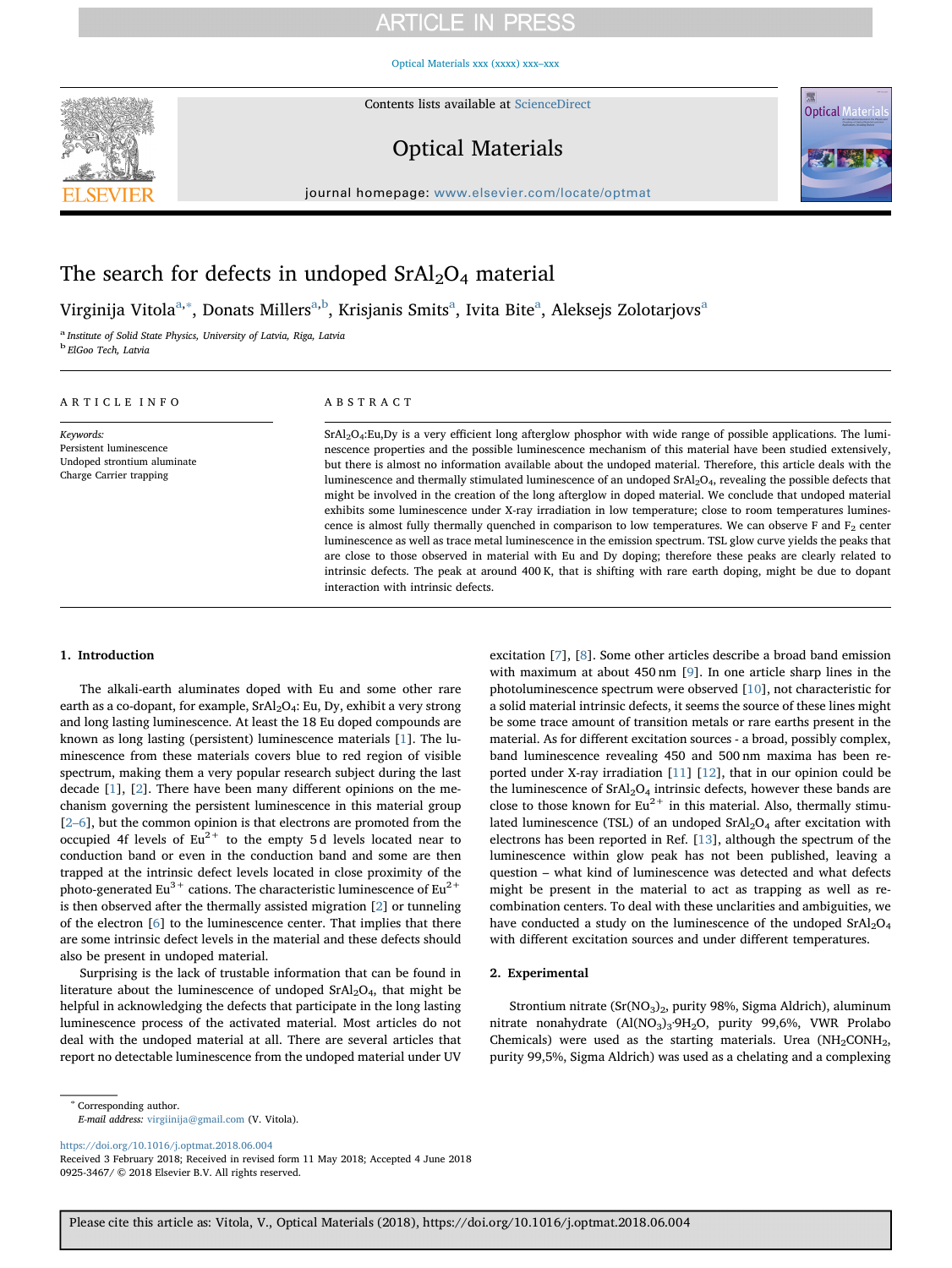agent. Analytical grade chemicals were used without any further purification. In the present work, non-doped  $SrAl<sub>2</sub>O<sub>4</sub>$  was synthesized by sol-gel method. The appropriate amount of  $Sr(NO<sub>3</sub>)<sub>2</sub>$  and Al  $(NO<sub>3</sub>)<sub>3</sub>·9H<sub>2</sub>O$  were dissolved in deionized water. After the Sr $(NO<sub>3</sub>)<sub>2</sub>$  and the  $Al(NO<sub>3</sub>)<sub>3</sub>·9H<sub>2</sub>O$  were dissolved completely, an appropriate amount of urea was added to the solution (the molar ration of all metals ions and urea was 1:20, respectively). Also an appropriate amount of deionized water was added so the molar concentration of all metals ions in the solution would be 0.2 M. Then this mixture was heated at 90 °C until white gel was formed. When the gel consistence was obtained, then this gel was heated at 400 °C in an open oven for 2 h for nitric oxides elimination and white powder was obtained. After synthesis, obtained sample was calcined at 1200 °C for 2 h and white powders were obtained. The structure of non-doped strontium aluminate sample after heat treatment was characterized by X-ray powder diffraction (XRD, PANalytical X'Pert Pro diffractometer) using a cathode voltage of 45 kV and current of 40 mA with Cu K<sub>a</sub> radiation (1.5418 Å). The estimated grain size from the XRD data was 30 nm.

Photoluminescence excitation was carried out with optical parametric oscillator pulsed NT342/3UV EKSPLA laser (pulse length ∼ 5 ns, repetition frequency 10 Hz). The samples were cooled down using Janis closed cycle refrigerator CCS-100 operating within temperature range ∼9–325 K. The Lake Shore 331 Temperature controller was used for temperature control as well as for sample heating (6 deg/min) during thermally stimulated luminescence (TSL) measurements up to 320 K. A self-made heating equipment was used for TSL measurements within 295–650 K. Luminescence spectra were recorded using Andor Shamrock B303-I spectrometer. The integration time was set 1 ms for each spectrum recording. For radioluminescence measurements as well as for trap filling before TSL measurements the excitation source was Xray tube with W target. The voltage of tube can be varied within 14kV-35kV and the current within 1–15 mA range, thus providing variable Xray energy and intensity. The voltage and current were set 30 kV and 10 mA for radioluminescence spectra recording, as well as for trap filling for TSL measurements.

#### 3. Results and discussion

#### 3.1. Sample characteristics

<span id="page-1-0"></span>The analysis of obtained XRD patterns of  $SrAl<sub>2</sub>O<sub>4</sub>$  powder ([Fig. 1\)](#page-1-0) and the comparison of these XRD patterns with data from International Center for Diffraction Data (ICDD) Inorganic Crystal Structure Database [00-034-0379] confirms the dominant phase of the sample is

<span id="page-1-1"></span>

Fig. 2. Photoluminescence spectra at  $10 K$  under different excitation wavelengths.

monoclinic SrAl<sub>2</sub>O<sub>4</sub>, and other phases, if present, are under the limits of detection.

#### 3.2. Luminescence of  $SrAl<sub>2</sub>O<sub>4</sub>$

We recorded  $SrAl<sub>2</sub>O<sub>4</sub>$  luminescence spectra at different temperatures. [Fig. 2](#page-1-1) shows photoluminescence spectra of the undoped sample under two different wavelengths laser excitation at 10 K temperature. Although the luminiscence is not strong, there is a clearly distinguishable shape consisting of two bands peaking at 2.43 eV and 2.85 eV (510 and 435 nm) under 219 nm excitation and a 652 nm peak under 311 nm excitation. This narrow line probably is emission from  $Mn^{4+}$  since in Ref. [[14\]](#page-3-10) is shown that these transient metal ions in  $SrAl<sub>2</sub>O<sub>4</sub>$  polymorphs are responsible for lines within 652–657 nm. As mentioned in Ref. [[14\]](#page-3-10), traces of transition metals are present even in material that has been synthesized from high purity grade precursor materials.

In search of the defects that are responsible for bands at 510 nm and 435 nm, we checked the available information on defect luminescence in Al<sub>2</sub>O<sub>3</sub>. The luminescence of F – centers in pure  $\alpha$  - Al<sub>2</sub>O<sub>3</sub> is at ~440 nm (2.8 eV) [\[15](#page-3-11)–17], in turn the luminescence of F<sub>2</sub> – centers is at 517 nm (2.4 eV) [[18\]](#page-3-12). Important is the  $F_2$  – centers luminescence band position is found the very close, even the same in both  $\alpha$  - Al<sub>2</sub>O<sub>3</sub> and  $\gamma$  - Al<sub>2</sub>O<sub>3</sub> [[19,](#page-4-0)[20\]](#page-4-1) showing weak influence from the structure. There is a strong possibility, that in the  $SrAl<sub>2</sub>O<sub>4</sub>$  material these defects might



Fig. 1. The X – ray diffraction pattern of undoped  $SrAl<sub>2</sub>O<sub>4</sub>$ , the data base pattern is shown underneath the experimental data.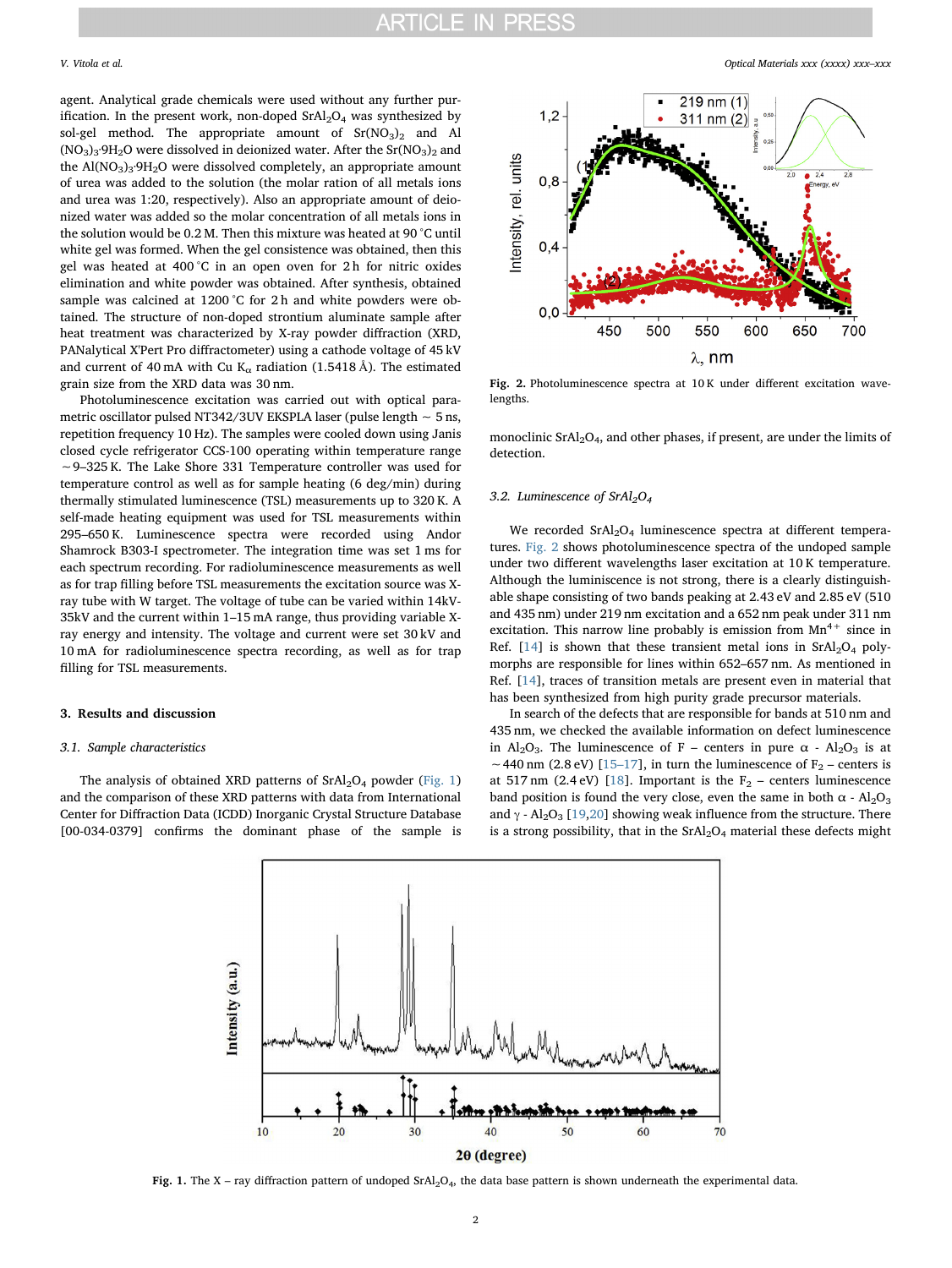<span id="page-2-0"></span>

Fig. 3. Excitation spectra in two maxima of emission.

<span id="page-2-1"></span>

Fig. 4. X-ray induced luminescence at different temperatures (10–300 K).

<span id="page-2-2"></span>

Fig. 5. TSL measurement at 790 nm (two measurements: 10–300 K and 300–700 K).

be present as well and the F – centers and  $F_2$  – centers could be responsible for luminescence bands peaking at 440 nm and 510 nm.

The photoluminescence intensity at RT is low and equipment used was not sensitive enough for spectrum recording.

The excitation spectrum of photoluminescence ([Fig. 3\)](#page-2-0) shows excitation energies within 3.8–5.9 eV (∼330–210 nm). These energies are well below the band gap of  $SrAl<sub>2</sub>O<sub>4</sub>$  matrix. The band gap of  $SrAl<sub>2</sub>O<sub>4</sub>$  is

<span id="page-2-3"></span>

Fig. 6. Emission spectra during TSL measurement at 100, 252 and 420 K.

estimated to be around 6.6 eV [[21\]](#page-4-2), meaning that under laser excitation electron – hole pairs over the band gap were not created – therefore we can assume the presence of some defect levels in the band gap. Unfortunately, our equipment limits photoluminescence excitation spectra recording at wavelengths above 340 nm.

The 652 nm narrow band luminescence excitation peak close to the 325 nm could be related to  $Mn^{4+}$  excitation [\[14](#page-3-10)] The two excitation peaks at ∼230 nm and ∼246 nm are common for the broad luminescence band at 500 nm and for the narrow band at 652 nm. Since the F – centers are probably responsible for the broad band luminescence and  $Mn^{4+}$  - for the narrow band at 652 nm, the same excitation bands for both exclude the direct excitation of these centers, we can assume that energy transfer takes place. The possible hypothesis would be as follows. The initial step of excitation could be the charge transfer between oxygen and F – or F<sub>2</sub> – center (excitation band peaking at ~229 nm), similar to that described for  $\alpha$ - Al<sub>2</sub>O<sub>3</sub> by Surdo et al. [\[15](#page-3-11)]. The other excitation band peaking at ∼246 nm possibly is of the same nature, since both F - and  $F_2$  – centers could be involved. The step where energy is transferred to  $Mn^{4+}$  needs a separate study. Therefore the photoluminescence spectra and corresponding excitation spectra show the intrinsic defects and trace impurity is present in  $SrAl<sub>2</sub>O<sub>4</sub>$  sample. It will be noted the F - type centers can act as electron as well as hole traps. The study of charge traps in  $SrAl<sub>2</sub>O<sub>4</sub>:Eu,Dy$  by Botterman et al. [\[22](#page-4-3)] showed that traps in vicinity of Eu ion are deeper than those at lager separation and it is possible that interaction of F-type centers with dopant ion changes the trap depth. Thus the incorporation of dopant somewhat is related to defects in the host. Therefore we propose the intrinsic defects are presented in rare earth doped SrAl<sub>2</sub>O<sub>4</sub> also and incorporation of  $Eu^{3+}$  as well as followed reduction to  $Eu^{2+}$  can strongly depend on presence of F type centers.

The luminescence spectra under  $X$  – ray excitation differ from those under photo excitation. The main differences are in the longer wavelength region of the spectra and in the luminescence intensity. Under Xray irradiation the luminescence spectrum at 10 K is more intense than that of photoluminescence and it was possible record the spectra at different temperatures ([Fig. 4](#page-2-1)). There are clearly distinguishable maxima at 440 and 510 nm (similar that those in photoluminescence under laser 219 nm excitation) that decrease in intensity due to thermal quenching at RT. The wide and intense luminescence band at low temperatures was recorded within 650 nm–900 nm. This band quenches at RT; however, above 150 K a narrow band at 692 nm and a side band at 713 nm is revealed.

The relative narrow luminescence bands of  $Cr^{3+}$  are known to be within 650–850 nm for several aluminates as well as for  $Al_2O_4$  [\[22](#page-4-3)–29]. Therefore the narrow bands recorded at 692 nm and 713 nm under Xray irradiation are due to spin-forbidden  ${}^{2}E - {}^{4}A_{2}$  transition in Cr<sup>3+</sup>, at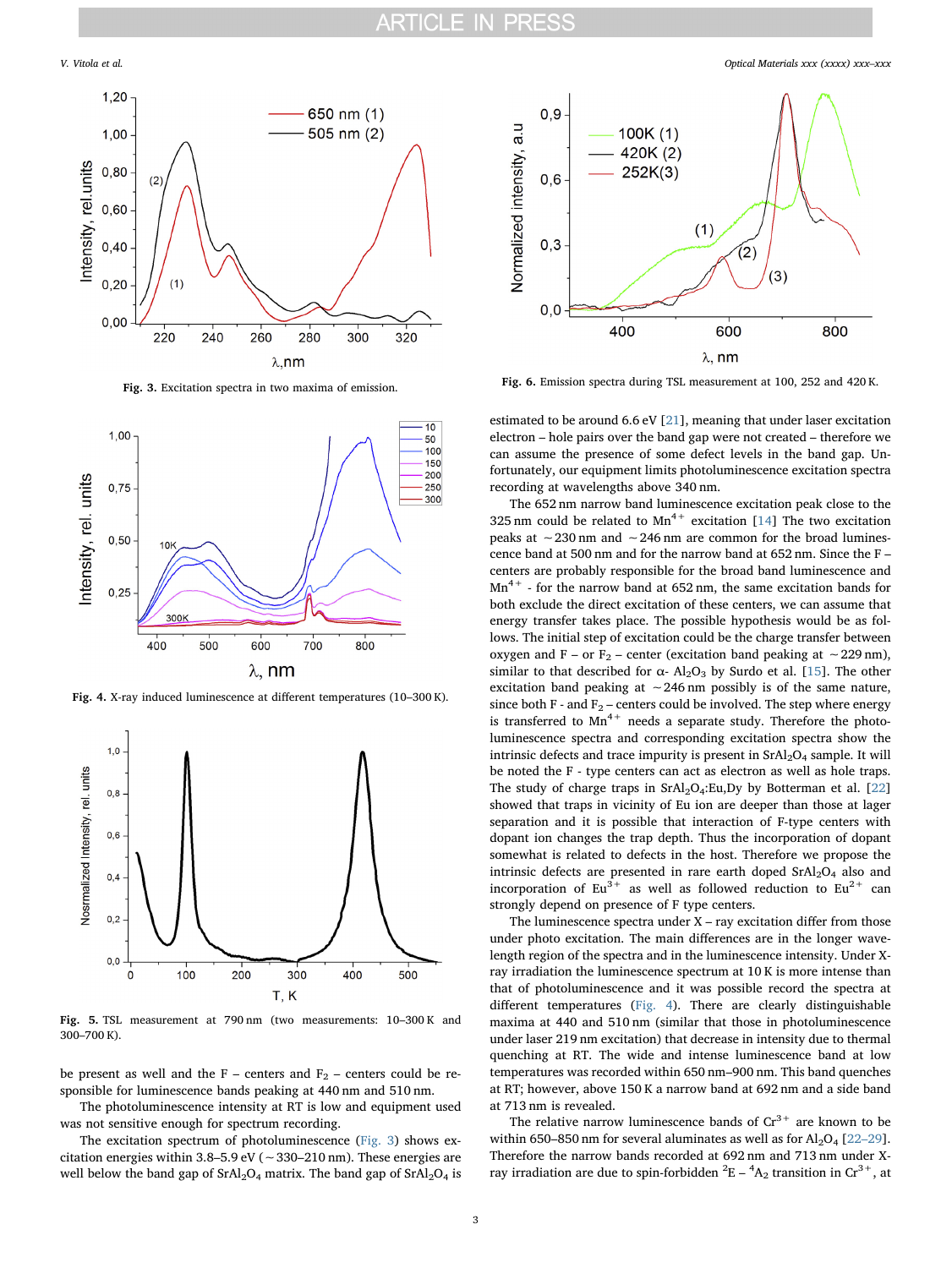low temperature these narrow bands are strongly overlapped with more intense 790 nm band. The Cr usually present in aluminum, therefore Cr can be incorporated in  $SrAl<sub>2</sub>O<sub>4</sub>$  from  $Al(NO<sub>3</sub>)<sub>3</sub>·9H<sub>2</sub>O$  that is used as the raw material in synthesis. The 790 nm band might also be attributed to Cr luminescence and this consideration is based on fact that in alkaline earth aluminate crystals  $\mathrm{Cr^{3+}}$  ion substitutes two different crystallographic sites if substituting for  $Sr^{2+}$  [\[30](#page-4-4)], and also can substitute  $Al^{3+}$ , as the ionic radii of all the ions are quite similar. Therefore the X – ray excited luminescence confirms the presence of intrinsic defects responsible for overlapping bands between ∼350 and 600 nm as well as presence of trace impurities in undoped  $SrA1_2O_4$ .

The electron – hole pairs were created in  $SrAl_2O_4$  under X – ray irradiation and at low temperatures these charge carriers could be trapped, thus the TSL measurements were conducted. The TSL curves show a well resolved maximum at 100 K, that appears also in the SrAl<sub>2</sub>O<sub>4</sub>: Eu, Dy and SrAl<sub>2</sub>O<sub>4</sub>: Dy material [\[31](#page-4-5)]. This can be attributed to the electrons release from intrinsic defects of the  $SrAl<sub>2</sub>O<sub>4</sub>$  crystal. The weak glow peak was at ∼260 K, at the same temperature the glow peak is in the rare earth doped  $SrAl<sub>2</sub>O<sub>4</sub>$  [[31\]](#page-4-5). The third well resolved peak is located above RT at around 400 K. This is also visible in the Eu and Dy doped material [[31,](#page-4-5)[32\]](#page-4-6), although this peak is slightly shifted to lower temperatures when adding the dopants. As glow peaks at the similar temperatures were observed in rare earth doped and undoped  $SrAl<sub>2</sub>O<sub>\4</sub>$ , we would like to state that the defects that act as trapping centers in the long lasting luminescence of  $SrAl<sub>2</sub>O<sub>4</sub>$ : Eu, Dy are intrinsic defects nearby to dopant, not the dopant impurities directly. The Dy co-doping clearly shifts the TLS peak at 400 K to lower temperature [\[31](#page-4-5)], suggesting that intrinsic defects could be perturbed by dopant or by trace impurities, thus contributing to more intensive afterglow.

Also, it is possible to see that the 790 nm peak exhibits an afterglow at low temperatures ([Fig. 5](#page-2-2)). We have already stated in our former studies, that tunneling luminescence is present in SrAl<sub>2</sub>O<sub>4</sub> and this afterglow of  $Cr^{3+}$  might also be related to creation of excited  $Cr^{3+}$  via electron tunneling.

When analyzing TSL spectra at different temperatures ([Fig. 6](#page-2-3)), we can observe different spectra – and all of them might be explained with Cr and intrinsic defect luminescence. The spectrum recorded within 100 K glow peak reveals three broad luminescence bands peaking at 780 nm, 660 nm and around 500 nm. The long wavelength band is from  $Cr^{3+}$ spin-allowed transition  ${}^{4}T_{2} - {}^{4}A_{2}$  and  ${}^{4}T_{2} - {}^{4}A_{1}$  [\[27](#page-4-7)[,28](#page-4-8)], the band at ∼660 nm might be due to  $\text{Cr}^{3+4}\text{T}_2 - \text{A}_1$  transition, however other origin of this band cannot be excluded. The luminescence band peaking around 500 nm seems complex one however a good deconvolution on the components was not possible due to the strong overlap with the 660 nm band. As the luminescence band around 500 nm covers the same spectral range as X-ray induced luminescence bands of  $F -$  and  $F<sub>2</sub>$ – centers ([Fig. 4\)](#page-2-1) it could be that luminescence band around 500 nm is emerging from F – type centers. The support for this assumption is that F – centers luminescence was not quenched at 100 K [\(Fig. 4\)](#page-2-1). As mentioned above the relatively narrow  $Cr^{3+}$  luminescence bands were overlapped with strong band peaking at 790 nm. This 790 nm band partially undergoes quenching at RT, and the narrow  $Cr^{3+}$  bands became dominant ([Fig. 4](#page-2-1)). Within glow curve peaking at ∼260 K the before mentioned narrow  $Cr^{3+}$  luminescence bands are also dominant ([Fig. 6](#page-2-3)). The origin of luminescence band peaking at ∼590 nm is unclear. Thus the narrow  $Cr^{3+}$  bands in TSL spectra above 150 K are dominant and origin of this luminescence is the electron recombination with  $Cr^{4+}$ . The spectrum above RT (420 K) shows similar features as the 252 K spectrum – with the  $Cr^{3+}$  emission as the dominant peak.

#### 4. Conclusions

The analysis of luminescence is a helpful tool to understand the long lasting luminescence processes in Eu and Dy doped material. We report a clearly distinguishable luminescence of undoped  $SrAl<sub>2</sub>O<sub>4</sub>$  material under X-ray excitation up to RT. The luminescence of undoped  $SrAl<sub>2</sub>O<sub>4</sub>$ 

consists of two main parts – trace impurity metals, namely,  $Mn^{4+}$  and  $Cr^{3+}$  luminescence, and intrinsic defects luminescence – F - centers and F2 - centers. The intensities of broad bands of this luminescence are low at RT due to partial quenching and narrow luminescence bands of  $\mathrm{Cr^{3+}}$ became dominant. There is a strong possibility, that in the rare earth doped  $SrAl<sub>2</sub>O<sub>4</sub>$  material these defects might be present as well and we propose that the presence of these defects is stimulating the  $Eu^{3+}$  ion incorporation. TSL shows two strong glow peaks – a peak under RT at ∼100 K, emerging from intrinsic defects of the SrAl2O4 crystal and this peak also present in the doped materials, as well as a peak above RT at ∼420 K, that might be attributed to the defects perturbed by trace impurities, and it is also present in the doped material, but its position depends on the dopant incorporation.

#### Acknowledgements

This research project was supported financially by ERDF Project No: Nr.1.1.1.1/16/A/182.

#### References

- <span id="page-3-0"></span>[1] K. Van den Eeckhout, P.F. Smet, D. Poelman, Persistent luminescence in Eu<sup>2+</sup>-Doped compounds: a review, Materials (Basel) 3 (no. 4) (Apr. 2010) 2536–2566, [http://dx.doi.org/10.3390/ma3042536.](http://dx.doi.org/10.3390/ma3042536)
- <span id="page-3-1"></span>[2] F. Clabau, X. Rocquefelte, S. Jobic, P. Deniard, M.-H. Whangbo, A. Garcia, T. Le Mercier, On the phosphorescence mechanism in  $SrAl<sub>2</sub>O<sub>4</sub>:Eu<sup>2+</sup>$  and its codoped derivatives, Solid State Sci. 9 (2007) 608–612, [http://dx.doi.org/10.1016/j.](http://dx.doi.org/10.1016/j.solidstatesciences.2007.03.020) [solidstatesciences.2007.03.020.](http://dx.doi.org/10.1016/j.solidstatesciences.2007.03.020)
- [3] T. Aitasalo, J. Holsa, M. Lastusaari, H. Jungner, J. Niittykoski, Mechanisms of persistent luminescence in  $Eu^{2+}, RE^{3+}$  doped alkaline earth aluminates, J. Lumin. 94–95 (2001) 59–63, [http://dx.doi.org/10.1016/S0022-2313\(01\)00279-4.](http://dx.doi.org/10.1016/S0022-2313(01)00279-4)
- [4] P. Dorenbos, Mechanism of persistent luminescence in  $Eu^{2+}$  and  $Dy^{3+}$  codoped aluminate and silicate compounds, J. Electrochem. Soc. 152 (no. 7) (2005) H107, [http://dx.doi.org/10.1149/1.1926652.](http://dx.doi.org/10.1149/1.1926652)
- [5] F. Clabau, X. Rocquefelte, S. Jobic, P. Deniard, M.-H. Whangbo, A. Garcia, T. Le Mercier, Mechanism of phosphorescence appropriate for the long-lasting phosphors  $Eu^{2+}$  -doped SrAl<sub>2</sub>O<sub>4</sub> with codopants Dy<sup>3+</sup> and B<sup>3+</sup>, Chem. Mater. 17 (2005)  $Eu<sup>2+</sup>$  -doped SrAl<sub>2</sub>O<sub>4</sub> with codopants Dy<sup>3+</sup> 3904–3912, [http://dx.doi.org/10.1021/cm050763r.](http://dx.doi.org/10.1021/cm050763r)
- <span id="page-3-2"></span>[6] V. Liepina, D. Millers, K. Smits, Tunneling luminescence in long lasting afterglow of SrAl2O4:Eu,Dy, J. Lumin. 185 (2017) 151–154, [http://dx.doi.org/10.1016/j.jlumin.](http://dx.doi.org/10.1016/j.jlumin.2017.01.011) [2017.01.011.](http://dx.doi.org/10.1016/j.jlumin.2017.01.011)
- <span id="page-3-3"></span>[7] H. Terraschke, M. Suta, M. Adlung, S. Mammadova, N. Musayeva, R. Jabbarov, M. Nazarov, C. Wickleder,  $SrAl<sub>2</sub>O<sub>4</sub>:Eu<sup>2+</sup>, Dy<sup>3+</sup>$  nanosized Particles : synthesis and interpretation of temperature-dependent optical properties, J. Spectrosc. (2015), [http://dx.doi.org/10.1155/2015/541958.](http://dx.doi.org/10.1155/2015/541958)
- <span id="page-3-4"></span>[8] C. dos S. Bezerra, A.B. Andrade, P.J.R. Montes, M.V. do S. Rezende, M.E.G. Valerio, The effects of cooling rate on the structure and luminescent properties of undoped and doped SrAl<sub>2</sub>O<sub>4</sub> phosphors, Opt. Mater. (Amst). 72 (2017) 71–77, [http://dx.doi.](http://dx.doi.org/10.1016/j.optmat.2017.05.044) [org/10.1016/j.optmat.2017.05.044.](http://dx.doi.org/10.1016/j.optmat.2017.05.044)
- <span id="page-3-5"></span>[9] [B. Di Bartolo, X. Chen, Advances in energy transfer processes, Proceedings of the](http://refhub.elsevier.com/S0925-3467(18)30382-3/sref9) [16th Course of the International School of Atomic and Molecular Spectroscopy,](http://refhub.elsevier.com/S0925-3467(18)30382-3/sref9) [1999.](http://refhub.elsevier.com/S0925-3467(18)30382-3/sref9)
- <span id="page-3-6"></span>[10] P. Yang, M.K. Lu, C.F. Song, S.W. Liu, D. Xu, D.R. Yuan, X.F. Cheng, Preparation and tunable photoluminescence characteristics of Ni<sup>2+</sup>:SrAl<sub>2</sub>O<sub>4</sub>, Opt. Mater. (Amst). 24 (2003) 575–580, [http://dx.doi.org/10.1016/S0925-3467\(03\)00147-2.](http://dx.doi.org/10.1016/S0925-3467(03)00147-2)
- <span id="page-3-7"></span>[11] D. Nakauchi, G. Okada, M. Koshimizu, T. Yanagida, Storage luminescence and scintillation properties of Eu-doped SrAl<sub>2</sub>O<sub>4</sub> crystals, J. Lumin. 176 (2016) 342–346, [http://dx.doi.org/10.1016/j.jlumin.2016.04.008.](http://dx.doi.org/10.1016/j.jlumin.2016.04.008)
- <span id="page-3-8"></span>[12] D. Nakauchi, G. Okada, M. Koshimizu, T. Yanagida, Optical and scintillation properties of Nd-doped SrAl<sub>2</sub>O<sub>4</sub> crystals, J. Rare Earths 34 (no. 8) (2016) 757-762, [http://dx.doi.org/10.1016/S1002-0721\(16\)60090-Xv.](http://dx.doi.org/10.1016/S1002-0721(16)60090-Xv)
- <span id="page-3-9"></span>[13] M. Ayvacıklı, A. Ege, N. Can, Radioluminescence of  $SrAl<sub>2</sub>O<sub>4</sub>$ ;: Ln<sup>3+</sup> (ln = Eu, Sm, Dy ) phosphor ceramic, Opt. Mater. (Amst) 34 (2011) 138–142, [http://dx.doi.org/](http://dx.doi.org/10.1016/j.optmat.2011.07.023) [10.1016/j.optmat.2011.07.023.](http://dx.doi.org/10.1016/j.optmat.2011.07.023)
- <span id="page-3-10"></span>[14] P. Boutinaud, D. Boyer, A. Perthue, R. Mahiou, E. Cavalli, M.G. Brik, Spectroscopic investigations of SrAl<sub>2</sub>O<sub>4</sub> polymorphs, J. Lumin. 159 (2015) 158–165, [http://dx.](http://dx.doi.org/10.1016/j.jlumin.2014.11.006) [doi.org/10.1016/j.jlumin.2014.11.006.](http://dx.doi.org/10.1016/j.jlumin.2014.11.006)
- <span id="page-3-11"></span>[15] A.I. Surdo, V.S. Kortov, V.A. Pustovarov, Luminescence of F and F+ centers in corundum upon excitation in the interval from 4 to 40 eV, Radiat. Meas. 33 (2001) 587–591, [http://dx.doi.org/10.1016/S1350-4487\(01\)00064-6.](http://dx.doi.org/10.1016/S1350-4487(01)00064-6)
- [16] M. Luca, N. Coron, C. Djuardin, H. Kraus, V.B. Mikhailik, M.A. Verdier, P.C.F. Di Stefano, Scintillating and optical spectroscopy of  $Al_2O_3$ : Ti for dark matter searches, Nucl. Instrum. Meth. Phys. Res. A 606 (2009) 545–551, [http://dx.doi.org/10.1016/](http://dx.doi.org/10.1016/j.nima.2009.04.034) [j.nima.2009.04.034.](http://dx.doi.org/10.1016/j.nima.2009.04.034)
- [17] J. Valbis, N. Itoh, Electronic excitations, luminescence and lattice defect formation in α-Al2O3 crystals, Radiat. Eff. Defect Solid 116 (1991) 171-189,  $\frac{http://dx.doi.001}{http://dx.doi.001}$  $\frac{http://dx.doi.001}{http://dx.doi.001}$  $\frac{http://dx.doi.001}{http://dx.doi.001}$ [org/10.1080/10420159108221357.](http://dx.doi.org/10.1080/10420159108221357)
- <span id="page-3-12"></span>[18] M. Itou, A. Fujivara, T. Uchino, Reversible photoinduced interconversation of color centers in  $\alpha$  - Al<sub>2</sub>O<sub>3</sub> prepared under vacuum, J. Phys. Chem. C 113 (2009)